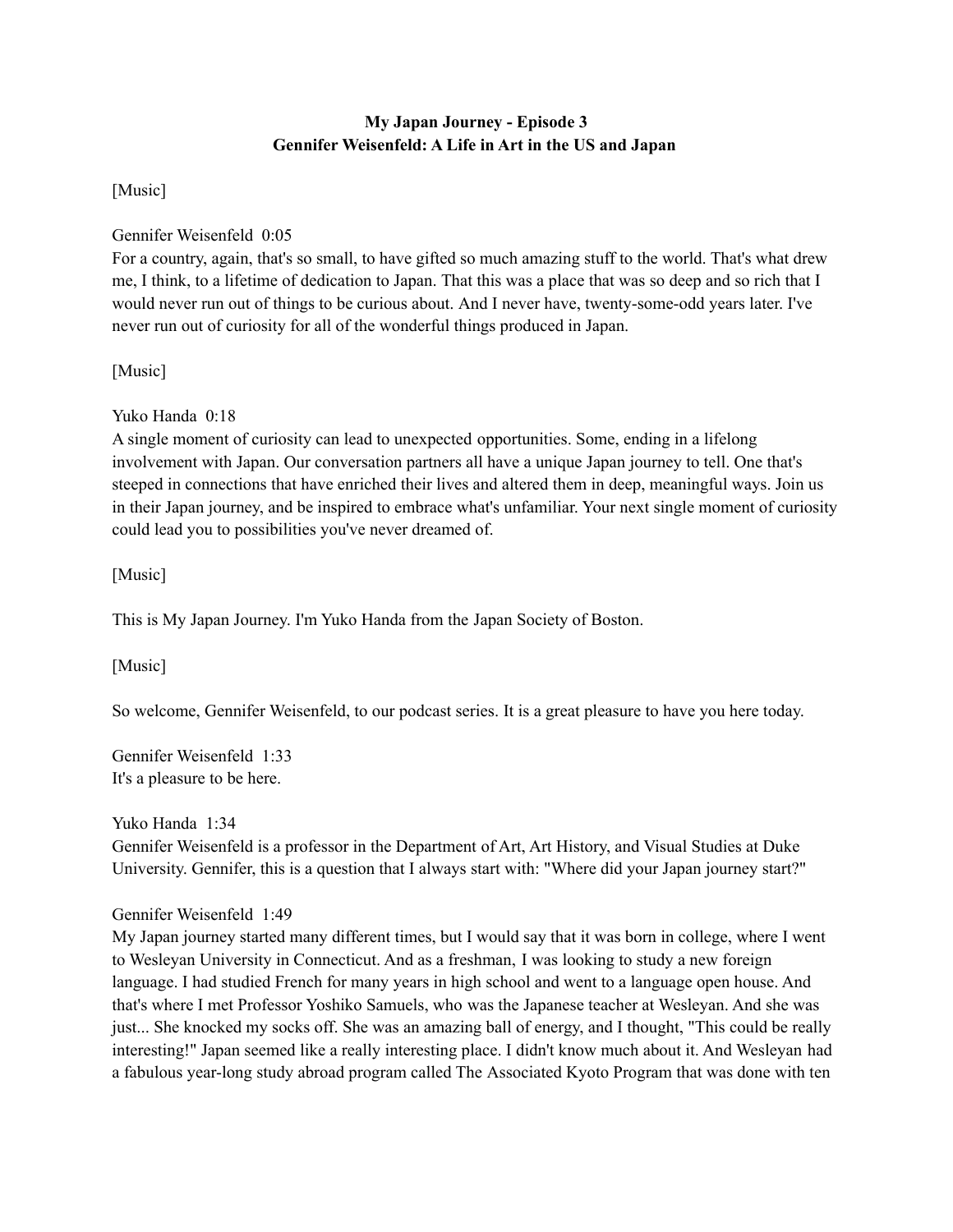other universities. And it meant that I could spend a year at Doshisha University and also live with a homestay family during my junior year, which I ended up doing.

So I think that's kind of where the journey started. It started just with, "let's study a new language." And it was such an immersive language. It was so different from anything I had ever done before. And I thought, "This is something that's that's going to take me somewhere interesting." And then, after spending a year in Japan, in Kyoto, I was just smitten for life.

## Yuko Handa 3:07

Take us to that moment, that first moment that you land at Narita Airport. I'm going to assume this was your first time in Japan?

# Gennifer Weisenfeld 3:15

It was. And, I think the impressions were so physical, they were sensory. The smell of Japan, the look of Japan, the bodily feel of it, everything. And then, of course, adjusting to living with a homestay family. That was such a unique, interesting experience. And I think the best way to learn any language, but certainly, Japanese, because Japanese is so contextual, is to be in an everyday situation with regular people and to see the way they respond to things. And you learn that. You learn the whole bodily comportment, how people apologize for things or the way they live their lives. And the language is a living language for you. And I learned that with my family. It was just, such a great tool to open this world of daily life. And daily life is so different in Japan. It was so different at least from the daily life that I had come from. And to me, that's what was so interesting.

And then, of course, we took so many trips and, and I saw just so many exquisite places. And that's what really drew me in was this -- the sensibility of Japan. The aesthetics, the food -- I'm a food person -- and that everything seemed to be highly aestheticized. The food was beautiful and tasty. The art was beautiful and immersive. The architecture and the cities -- everything was just really -- almost just overwhelmed your senses. And I really felt like I just got -- just kind of took it all in, and I'm not sure I even processed at all that first year.

## Yuko Handa 5:03

Now, Gennifer, you are an art historian. Were you an art historian before you were somebody who's interested in Japan? Or is that something that grew together? Or is that something that came afterwards? How does Japan play in your art history journey?

## Gennifer Weisenfeld 5:22

That's a great question. And you would think that it was Japanese art history that drew me there. But actually, those two interests were entirely separate. I didn't study Japanese art history at all in college. And I really didn't do much art history study in Japan, except for architecture and visiting temples and things. And I think part of it was because I was really interested in the modern period. I was interested in the contemporary experience of Japan. And at that time, art history wasn't dealing with that. That really wasn't the topic that art historians were addressing.

But it was later -- and we'll jump forward a little bit in terms of that question of "When did this become a career?" I think it was when I realized that art history and my interest in modern Japan could come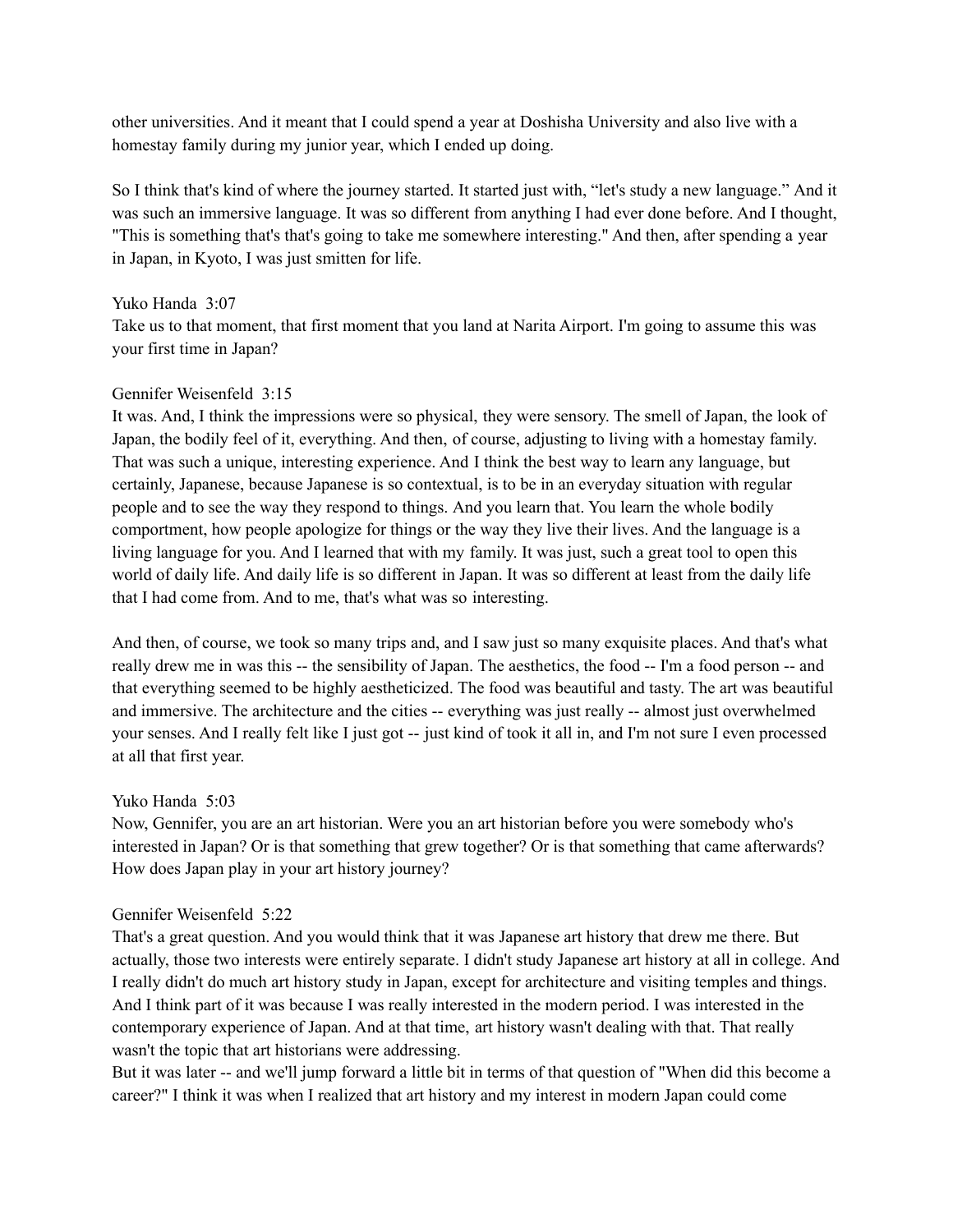together that -- which was after I graduated and went back to study at the Stanford Center, the Interuniversity Center for Japanese Language Study in Yokohama. That was really when I brought those two interests together. And it happened in a gallery in Tokyo. It happened when I was visiting --I would often go to galleries and just see the contemporary art that was on view. And there was a lot of interesting art being shown. And I met a woman in a gallery who was writing a review of one of the shows for an English language newspaper. Her name is Janet Koplos. And ultimately -- she actually became a senior editor at Art in America -- very, very, prominent woman who had been writing for years. And I walked up to her and I said, "I was an art historian in college, I speak Japanese, I'm really interested in knowing how I can be -- how I can write contemporary criticism." She said, "Write something for me. Write something, and I'll see if I can get you published." And she liked what I wrote. And that became a freelance gig for that entire -- about a year and a half, I wrote for the Japan Times, for the Mainichi Daily News, just going to galleries, talking to artists. And that was really the moment that those two interests came together and it seemed like a possibility.

Yuko Handa 7:28 So to some extent, it is a serendipitous connection.

#### Gennifer Weisenfeld 7:33

Completely serendipitous. Completely serendipitous. And, actually, it shows, in many ways, how people are your greatest asset. And the greatest network that you can have is just asking that question, "I'm interested in what you do, how can I do what you do?" And the person who's very generous -- and she turned out to be a tremendous mentor to me -- and as so many people have in the Japan field -- and both in North America but also in Japan itself.

#### Yuko Handa 8:04

I do want to go back to what you just said earlier about your experience in Narita, or the first time in Japan. You mentioned smell. I'm curious, what is a Japan smell?

## Gennifer Weisenfeld 8:16

Well, of course, this is very personal. And I'm sure everybody has different aromas that draw them in. But I feel it every time I go back to Japan. It's a combination of like, a burnt soy sauce smell. It's cooking, but it's woody and a little bit aromatic. And it's just... It's delicious. It has this deliciousness about it, but it's very earthy. And I feel like you kind of get waves of it as you pass places. But it is very distinctive. It just has that -- It's very intoxicating, to me, anyway.

#### Yuko Handa 8:53

So, Gennifer, I know you've traveled back and forth between Japan and the US for years. This smell hasn't changed every single time you go? It hasn't changed over time?

## Gennifer Weisenfeld 9:03

It probably has. But, I still find it quite distinctive, and I still really look forward to it. It makes me know that I'm there. It feels -- it makes me feel very grounded there. And of course, the visual -- the visual part of it as well. Just looking at different cities. And each city is so different too. Kyoto is much more human scale. It is human scale. And I feel very lucky that my first year being in Japan was in a city that was very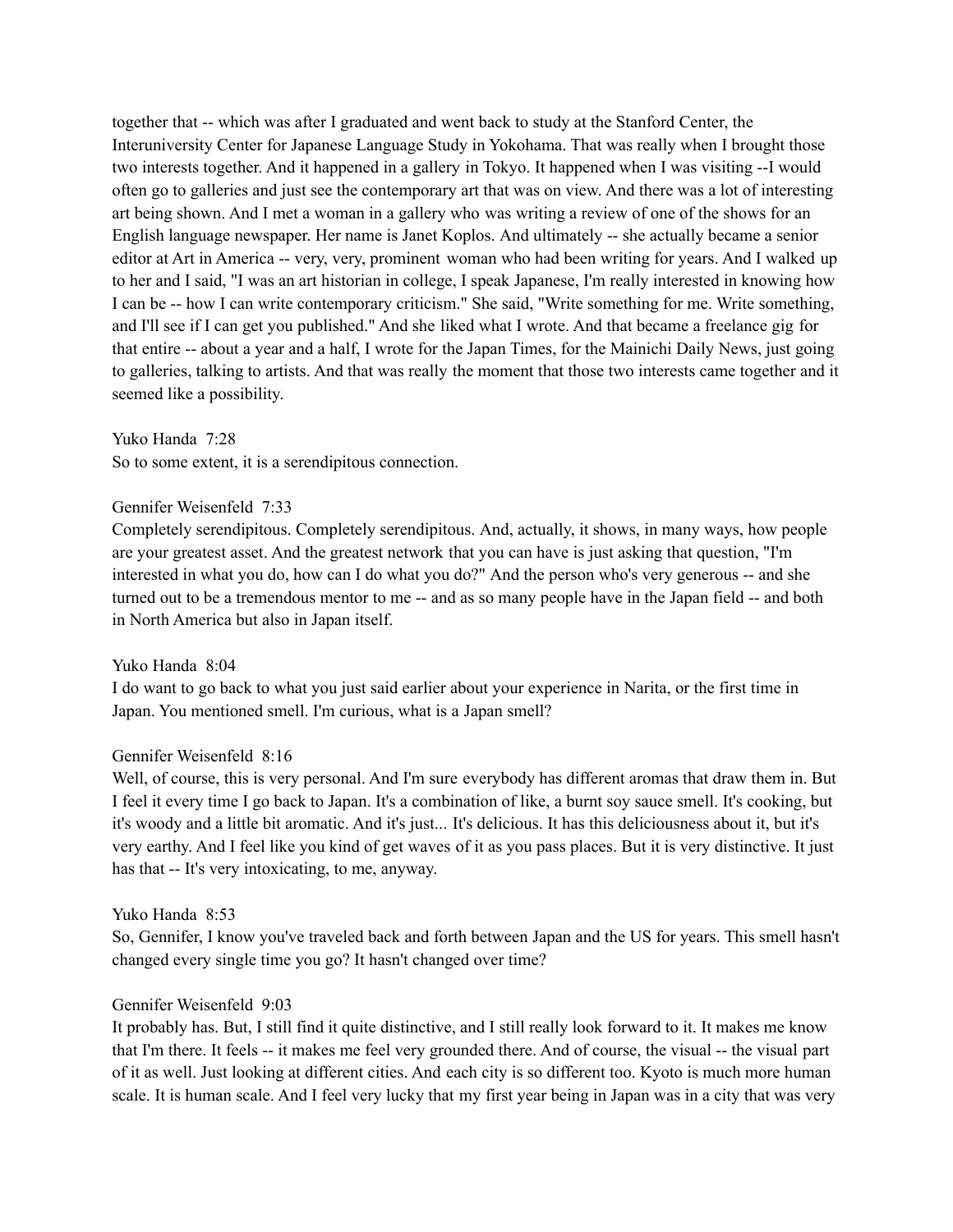much scaled to my experience. I had a bicycle. I rode my bicycle everywhere. And that idea of just walking the city, bicycling the city -- it felt very manageable. And that was a really great entree into Japan, just so it wasn't overwhelming. Because, I think, in Tokyo, a lot of people have their neighborhoods, they have their places that they go, but it's hard to encompass the entirety of the city in one experience. And so you kind of go away with just a partial experience. But Kyoto felt like it was a city that I could inhabit for the year.

And then I traveled a lot during that year as well. I went all over Kyushu. And, the thing that really amazed me, even during that year when I didn't know that much, was the diversity and variety of places and landscapes, languages -- Kyushu -- trying to master Hakata-ben, <sup>1</sup> and I was there for New Year's. Or I worked in Osaka for the summer after I finished my year at the Stanford Center and I was out in Osaka for a while, and it's just -- the language is very different from place to place. I think the difference is that in the US, we have accents, and in Japan, there are actual dialects where the words are different.

And so I spent my first year in the Kansai area <sup>2</sup> and the dialect is entirely different. And also, the intonation is different. I spent my year after I was back correcting my Kansai-ben<sup>3</sup> intonation, which was the opposite of Hyoujungo, <sup>4</sup> so it's -- of standard Japanese. So I think it's a combination. It's a combination of accent. And of course, Kansai speech is more lyrical, it's more rhythmic, it has this kind of -- more sing-songy quality to it than Kanto accents. But the -- just that kind of -- going to Osaka where people greet you and they say "mokarimakka?" You know, "Are you making money?" That's not something that people say to you in Tokyo. It's just a really different kind of, of dialect.

Yuko Handa 11:51 Very true.

## Gennifer Weisenfeld 11:52

I know. I remember going up to Tohoku, and Tsugaru-ben<sup>5</sup> is a whole other dialect. And that's -- I never ever really mastered any of that. But I really appreciate that linguistic diversity in -- as you said, in such a small country. To have that much variety. And you see that in the culture in general. So much variety.

Yuko Handa 12:13

So, Gennifer, I'm a little bit stuck right now, in what you said about aesthetics. I just -- I'm curious. I'm curious to see what you're seeing in Japan.

## Gennifer Weisenfeld 12:23

I think, for me, the aesthetics are revealed in the craftsmanship. In the attention to detail. It's a very artisanal culture where people study to be something. When I did my Ph.D. work, I lived down the block from the Tsukiji fish market in Kachidoki, which is a great shitamachi, low City area. And what I was really impressed with was the degree of expertise that people develop over years of studying something

<sup>&</sup>lt;sup>1</sup> 博多弁. Hakata dialect local to Fukuoka City, a major city on the island of Kyushu.

<sup>&</sup>lt;sup>2</sup> Kansai is a region in the south of Honshu, Japan's main island. The city of Kyoto is in its center.

 $3$  関西弁. Dialect local to the Kansai region of Japan.

<sup>&</sup>lt;sup>4</sup> 標準語. Standard Japanese language used in government, education, etc.

<sup>&</sup>lt;sup>5</sup> 津軽弁. Japanese dialect spoken in the western Aomori Prefecture.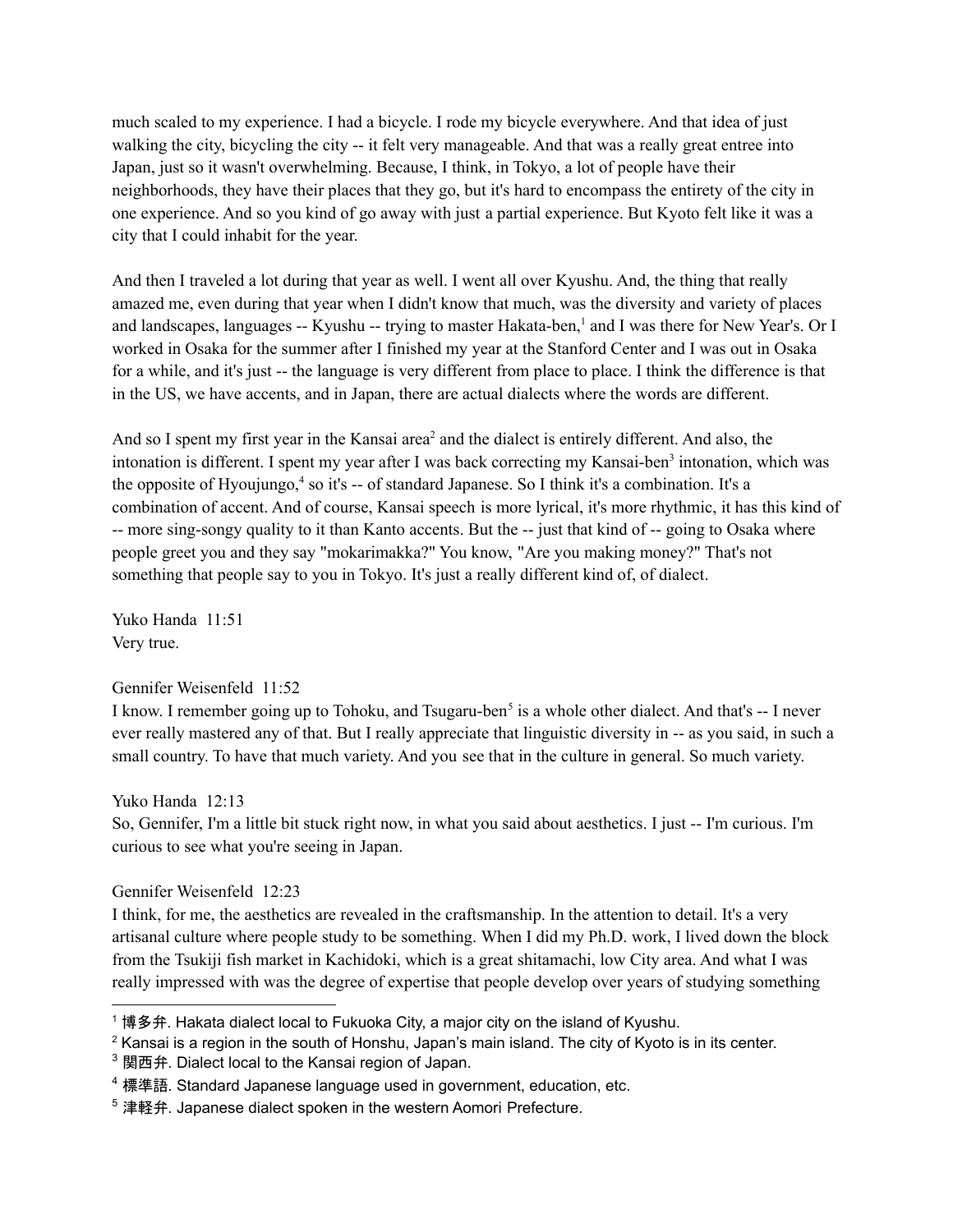and immersing themselves and becoming, in a sense, one with that kind of knowledge. And it is highly aestheticized because it's to make the most delicious thing, to find the most delicious piece of tuna, to make the most beautiful lacquerware, to make ceramics that is -- perfectly embodies the natural materials of the clay that are in a particular area.

And it's not to say that there's one aesthetic. I don't think that there's one overriding aesthetic, but just that there's so many places where people have dedicated themselves to making things and to producing things, including anime, that's just so brilliantly crafted that it rises to a level of aesthetic appreciation that is really impressive. And you just see that across the board. That people dedicate themselves to that kind of work. And it does to me. And it really impresses me every time I look at -- whether it's textiles or architecture or animation or fashion or food. It's just -- every area has these incredibly accomplished, beautiful things that they produce. And for a country, again, that's so small to have gifted so much amazing stuff to the world. That's what drew me, I think, to a lifetime of dedication to Japan. That this was a place that was so deep and so rich that I would never run out of things to be curious about. And I never have twenty-some-odd years later. I've never run out of curiosity for all of the wonderful things produced in Japan.

#### Yuko Handa 14:44

Gennifer, I do want to ask you a little bit about your work as an art historian in Japan. I know you've done -- you've covered so much in terms of art history in Japan. But can I ask you, what -- of all the things you have been studying so far, what are you most proud of?

## Gennifer Weisenfeld 15:07

The area that I think is most interesting, to me, is that interwar period when Japan was very cosmopolitan, very open to the world. There were a lot of possibilities, interesting mixes of culture, and the modern girl was active. This -- it was a time of great social and cultural development. And it seemed to me very understudied. And that's why I dedicated myself to this area. To think more through what Japan's role in the world was as it entered the world, and how it was in conversation with other parts, other countries, other nations. And not so much through the lens of WWII, or thinking through just the war experience, but seeing it on its own terms.

So I've worked on advertising and I've done a lot of projects. I actually have a book project on the history of Japanese modern advertising. But I've published a lot on Shiseido and the Kao soap company, and various kinds of things that are -- have been really overlooked. I suppose my main contribution is looking at things that have been overlooked to some extent. Even though they're in plain sight and everybody recognizes them as things that are important, they haven't necessarily been studied on an academic level. And I think they're worthy of that. So I think that's definitely one of my great contributions, is to look at the overlooked and ask questions about Japan's role in the world rather than seeing it in isolation.

I also wrote a book on the Great Kanto Earthquake. I'm very interested in crisis and disaster and -- which has been a perpetual motif in Japanese culture and civilization. And it has been both destructive and generative. It's been constructive in many ways, dealing with this constant cycle of renewal. And I found the study of disasters -- especially because the book went to publication right as the 3/11 triple disaster of the tsunami and -- the earthquake-tsunami and the Fukushima Daiichi nuclear reactor accident were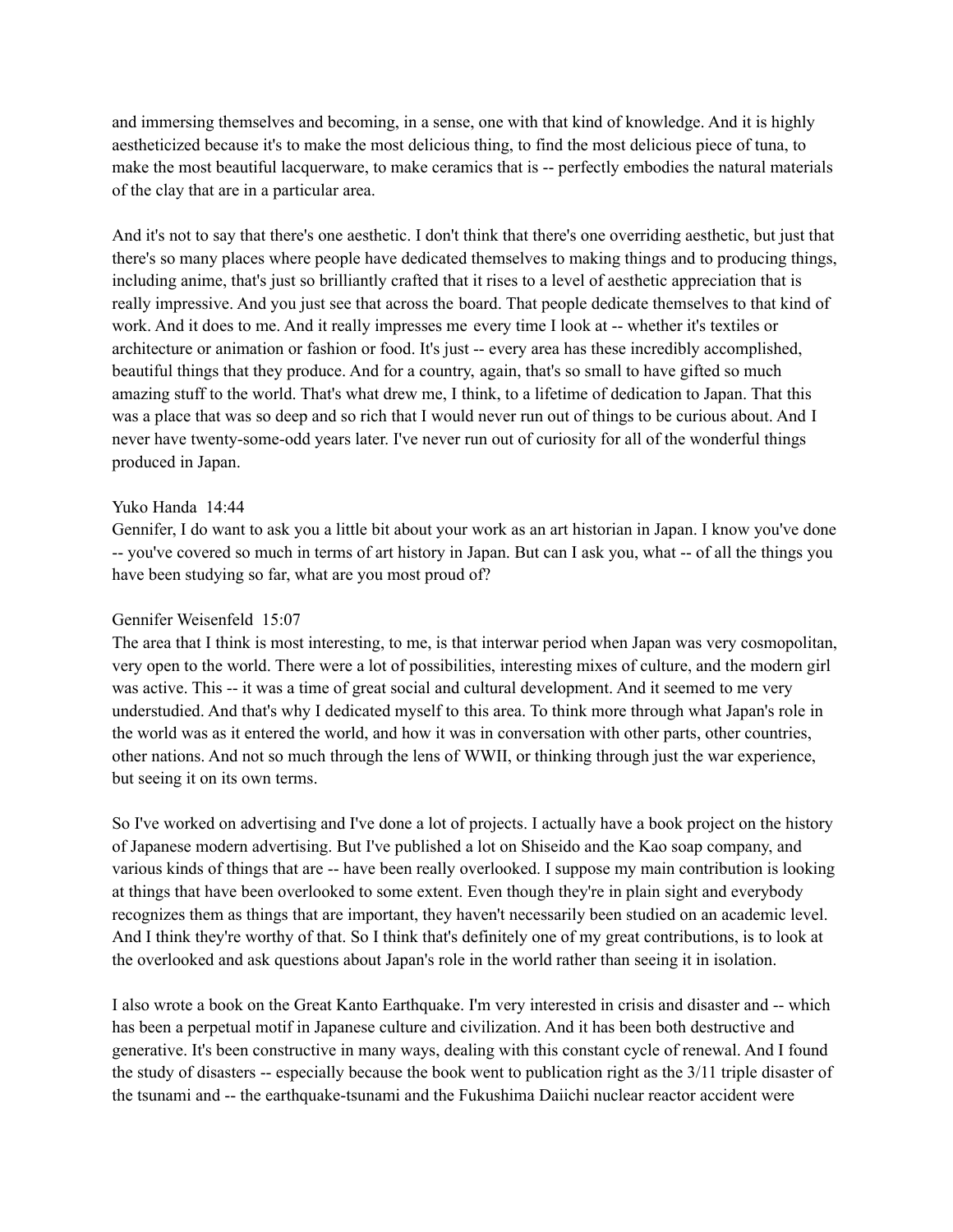happening. So it gave a new lens and a new relevance to thinking about the long history of disasters in Japan. And I've worked a lot on that and thinking through it. And certainly not just as a modern development, but also prehistory -- the prehistory of that as well.

## Yuko Handa 17:39

You mentioned your interest in the 1920s and 1930s. You know, I think the word that you keep bringing up, which is very interesting, is transformation. Can you delve a little bit deeper into what you mean by 1920s, 1930s transformation, modernization? What does that all mean?

## Gennifer Weisenfeld 17:59

To me, the idea of transformation -- and I should probably say, also, this idea of being culturally porous, open to the world, that people -- starting, of course, in the Meiji period. But in the Meiji period, it was done at a governmental level where you went out and you were seeking knowledge throughout the world to try to make a modern nation-state. To try to make Japan an equal in the theater of nations. And then, after the Russo-Japanese war around 1905, you start to get this real shift towards the individual, towards personality, towards mass media, and mass culture. And, Japan really joins this culture of modernity and starts to look outward in a very cosmopolitan way to Moscow, to Paris, to Berlin.

My first book on this avant-garde group called Mavo, was about an artist who went to Berlin. And he went to Germany to study. And also, at that time, learned about Russian constructivism and was really interested in this heady, international, avant-garde kind of development, came back to Japan, saw the current political situation, became a very dedicated leftist thinker, joined the proletarian movement. And so, he localized, he domesticated. He localized the things that he learned in this global context, in this international context of the avant-garde, and brought really interesting things to Japan, but also made them very relevant and local.

So that's sort of what I mean about transformational. Which is not thinking of Japan as an isolated, pure place, but as a place that's always been deeply curious about other cultures, whether it's the Portuguese or the Dutch or the Chinese, of course, Koreans, that Japan is a place where you see this mixing of cultures and its domestication in very interesting kinds of ways. And that's really interesting to me in the modern context. To see that -- to see how it joins this world of modernity, but also has some very distinctive aspects to it. And I love looking at that and the kinds of products that it produces.

And then, if we take that conversation to the post-war period, then we can look at the camera industry. And we can look at all of these other things that Japan joins this world economy and how it contributes. And it doesn't seem so strange and mysterious, because actually, Japan's been doing it for a long time. They were doing it in the teens and the 20s and the 30s. And the war was -- interrupted that global economy. But still, those companies actually were still working through the war years as well. And it makes the story much more coherent about Japan, and its modern experience.

## Yuko Handa 20:59

You mentioned Kao and Shiseido a little bit earlier. Can you use them as an example to show us a little bit of -- either the transformation of Japan or the porousness, in terms of like, you know, taking in things from outside and localizing?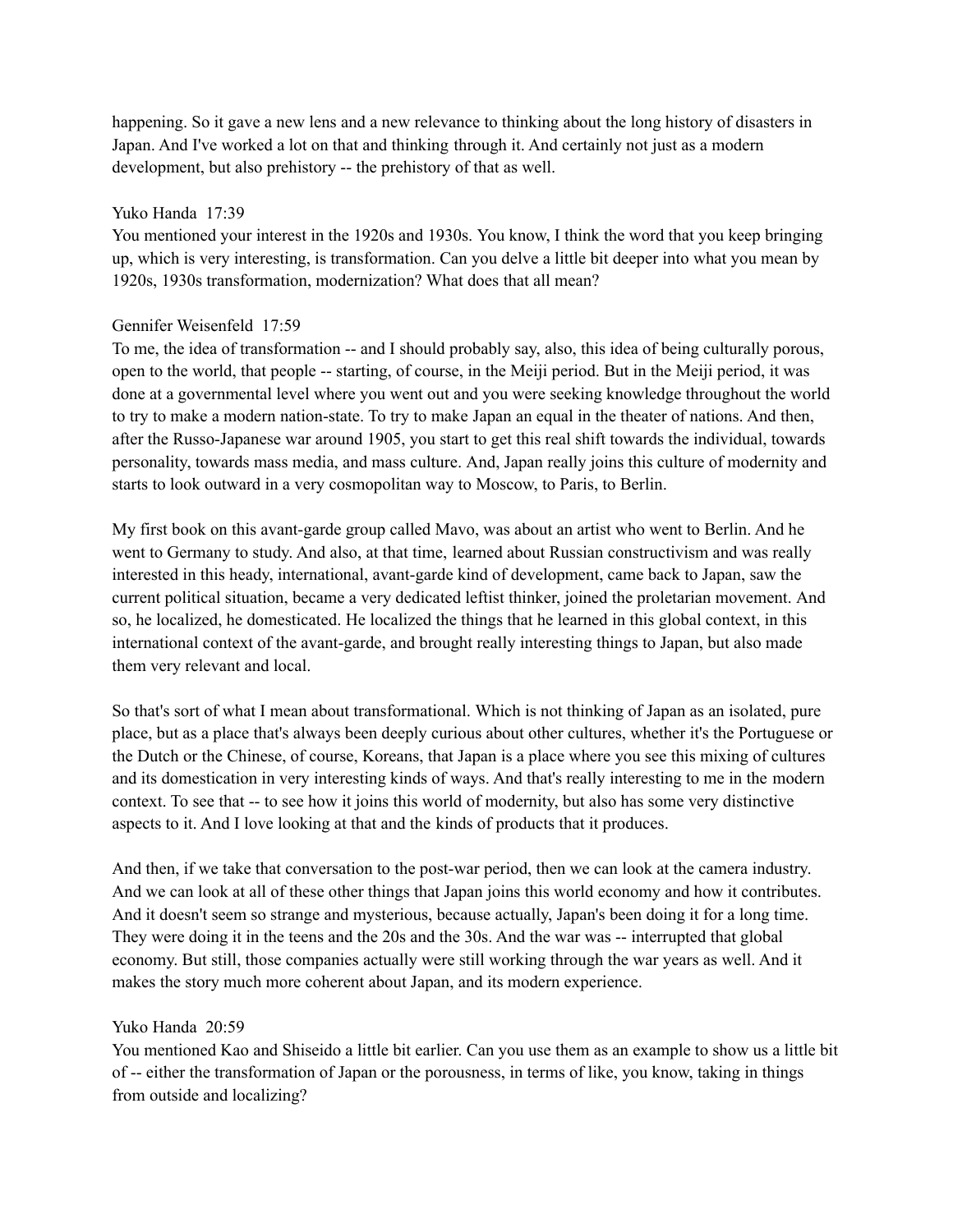## Gennifer Weisenfeld 21:13

Shiseido's story is so interesting because they were interested in tapping into a global or world idea of beauty, but also local ideas of beauty as well, such as -- skin whitening was a very big, important part, skincare. In a sense, they created new regimes of beauty. Shiseido was part of a conversation in terms of marketing and creating these really innovative products that were highly aestheticized. Again, they marketed very imaginative, almost fantastical types of boudoir experiences and how to make your toilette or your makeup more aesthetic and beautiful. And they were also interested in new kinds of pharmaceutical techniques to create more rigorously produced products as well. Types of products that were produced, you know, in clinical, -- more clinical kinds of ways. So I would say they were just really innovative, but very much in tune with this new, very lucrative global movement in health and beauty.

And Kao, similarly, Kao was a little bit less on the high end. There was a time when people did not understand the microbiology of bacteria and didn't have the regular routine of washing their hands or using soap. But that's what soap manufacturers did. They produced the rituals and routines of modern hygiene. And they took that into many different spheres, whether it was washing your hair -- shampoo was something that Kao really revolutionized in Japan. And they were at the forefront of marketing. Both Shiseido and Kao and all of these companies -- their advertising and their marketing was incredibly pioneering.

# [Music]

Yuko Handa 23:17

But I have to ask, I do know that you have gone back and forth -- actually, then lived in Japan numerous times, not just one time. When would you say was your most memorable, long period of Japan -- that you lived in Japan, and why?

# Gennifer Weisenfeld 23:36

Well, I think there were three. And the first was, of course, the year that I spent in Kyoto as a student. And that was my first experience. So I was just fresh and new to absolutely everything and was absorbing it like a sponge and loving every minute of it. Then I went back to study at the Stanford Center. And that's when I discovered my love of writing about modern and contemporary art. And the fact that having Japanese gave me access to a world of culture that I couldn't have if I didn't speak Japanese. And I saw the opportunity to be a bridge, a cultural bridge between the United States, or English speaking world, and Japan, and all of the art that was being produced at that time. And that really was -- a light went off for me that this could be a life's dedication, a life's purpose.

Then I decided to go back and get a Ph.D. in art history and to do that as an academic. And I went back for a year and a half to Japan and lived there for -- in -- right across from the Tsukiji fish market in Kachidoki in this tiny little wooden house. That was such an incredible neighborhood. Whether it's just going to the izakaya <sup>6</sup> down the street -- and I got to know everybody in that neighborhood, including the 86-year-old woman who made tofu across the street by hand.

<sup>&</sup>lt;sup>6</sup> 居酒屋. Japanese bar that also serves various dishes and snacks.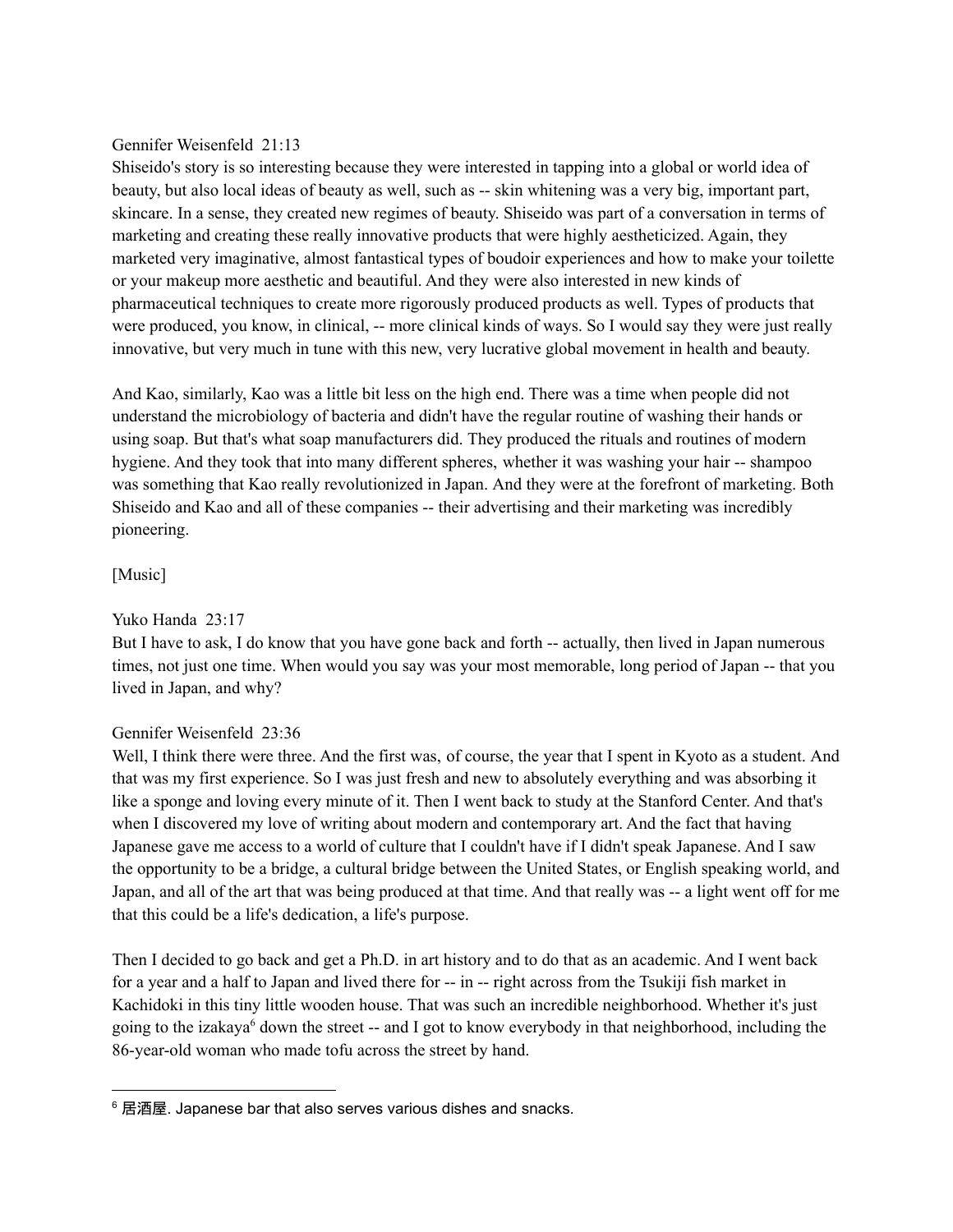And then, I guess most recently, I went back after I was already teaching at Duke and had my daughter in Japan. I went back when I was seven months pregnant. And my husband and I settled there in Nakano. We lived with a wonderful family on the first floor of their house, the Mori's. And our daughter spent her first 18 months in Japan. And I was working, doing a lot of research during that time, she went to a Japanese hoikuen.<sup>7</sup> It was a very different Japan because I was there as a young mother and as an academic at the same time. So every experience has been absolutely precious.

One of the great experiences that I had, when I lived in Kyoto, was -- I took the Shikoku pilgrimage with -- one of our professors there was a specialist in pilgrimage and religion and she led us through the pilgrimage sites. We walked the pilgrimage in Shikoku and that was an incredible experience as well.

## Yuko Handa 26:00

If you were to give three places that a new Japan -- new to Japan person has to visit, and this person has all the time, and all the money, where would you say this person should go?

## Gennifer Weisenfeld 26:17

There is a yakitori place in Meguro that is Nagano style yakitori. <sup>8</sup> We call him the "yakitori Jedi" because he is the most fabulous chef. It's a tiny little place with one little counter, and it's -- it's sublime. So that to me is somewhere that I would highly recommend. And everybody should have one place like that. One little, delicious, tiny little place with a chef that makes the things that they love. And that's one of the things that I always associate with Japan, is just those really wonderful small places.

But in terms of just absolutely sublime, beautiful cultural places, I think Koyasan is somewhere that everybody should go. And I haven't been in years, but it's just -- it will always stay with me as a memory of somewhere. 100-year -- 300-year-old cedar forest, beautiful temples, really really exquisite, exquisite place. And the journey there is a kind of -- itself is transformative.

I had the opportunity a few years ago to go to the Setouchi Triennale and -- which is in the Inland Sea. And there are islands in the Inland Sea like Teshima, Naoshima, and they have some of the most beautiful vistas. And just doing that -- I thought of it almost like a pilgrimage, traveling from Shikoku and Tokushima. See the Naruto whirlpools, go over to Naoshima and Teshima and see some of the Ando Tadao buildings there. And there is a small capsule that was designed --I'm going to say it was by Naito Rei, I believe, in Teshima, that is so beautiful. It's this -- just this pristine arc of a structure. And the water comes in through an oculus at the top, and then it drips down and it moves across the surface. And you can just watch these drips within this kind of open structure. I think that's also one of the most sublime places I've ever been. But I could equally tell you three more that I love. But those are just three that come to mind. And there are so many amazing places in Japan.

Yuko Handa 28:51

 $7$  保育園. Nursery school; day nursery.

<sup>&</sup>lt;sup>8</sup> 焼き鳥. Chicken pieces (or sometimes beef or pork offal) grilled on a skewer.